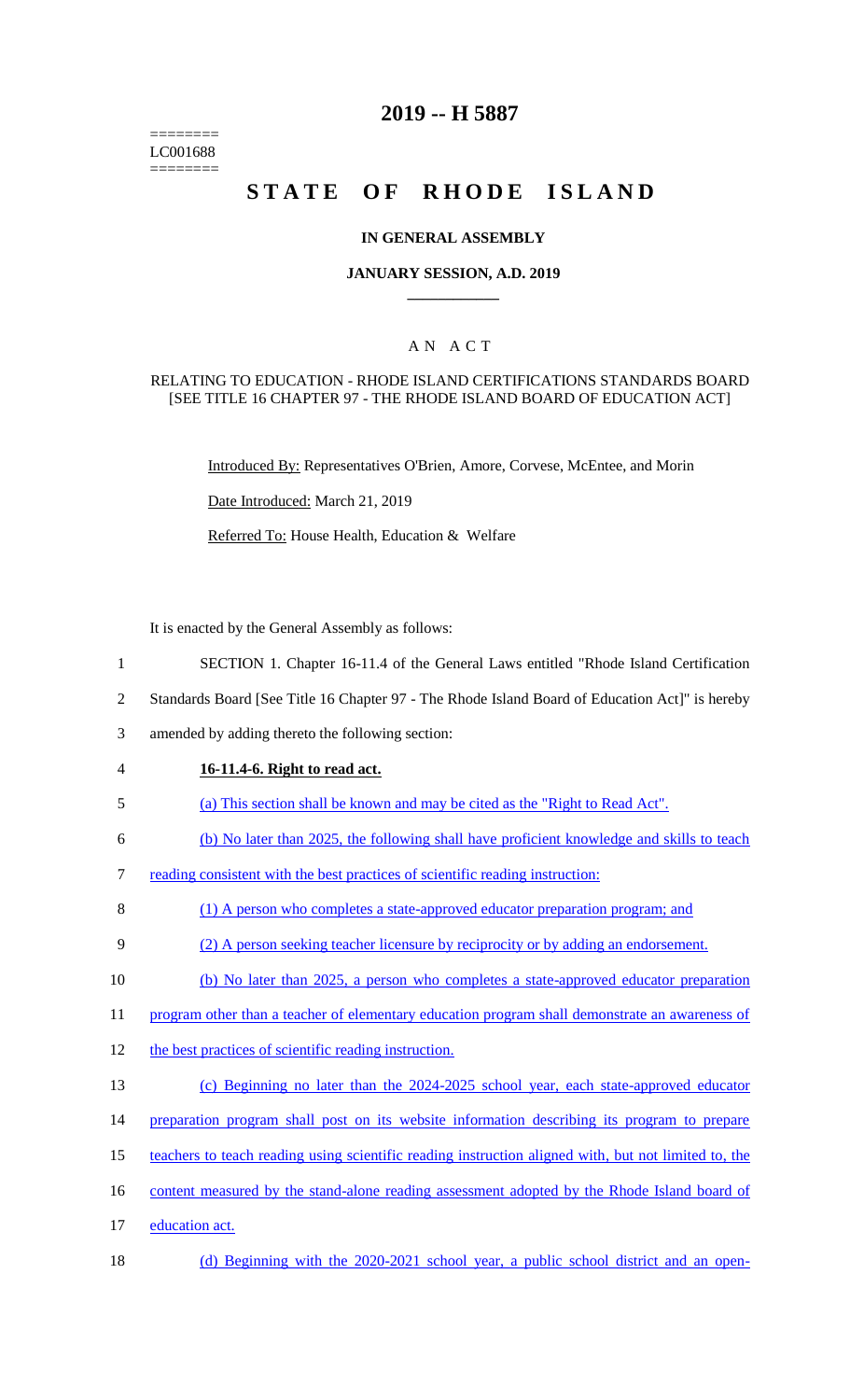enrollment public charter school shall provide the following professional development in scientific reading instruction: (1) For teachers licensed at the elementary level, professional development for one (1) of the prescribed pathways to obtaining a proficiency credential in knowledge and practices in scientific reading instruction; and (2) For teachers licensed at a level other than the elementary level, professional development for one of the prescribed pathways to obtaining an awareness credential in knowledge and practices in scientific reading instruction. (e) Beginning with the 2022-2023 school year, a public school that does not provide the 10 professional development under subsection  $(c)(1)$  of this section shall: 11 (1) Be placed in probationary status; and (2) Provide notice to parents that the public school district has not met the requirements 13 of this section. 14 (f) By the beginning of the 2023-2024 school year: (1) All teachers employed in a teaching position that requires an elementary education 16 (K-6) license or special education (K-12) license shall demonstrate proficiency in knowledge and 17 practices of scientific reading instruction; and (2) All other teachers shall demonstrate awareness in knowledge and practices of scientific reading instruction. (g) All teachers who begin employment in the 2023-2024 school year and each school year thereafter shall demonstrate proficiency or awareness in knowledge and practices in 22 scientific reading instruction as is applicable to their teaching position by completing the prescribed proficiency or awareness in knowledge and practices of the scientific reading instruction credential either: (1) As a condition of licensure; or 26 (2) Within one year if the teacher is: 27 (i) Already licensed; or 28 (ii) Employed under a waiver from licensure. 29 (h) A provider of a state-approved educator preparation program shall include in its annual report to the department of education a description of the provider's program to prepare educators to teach reading using scientific reading instruction. (i) A public school district that employs an educator in violation of this section or that does not provide the professional development as required under this section shall be in violation of the standards for accreditation of the Rhode Island board of education act and school districts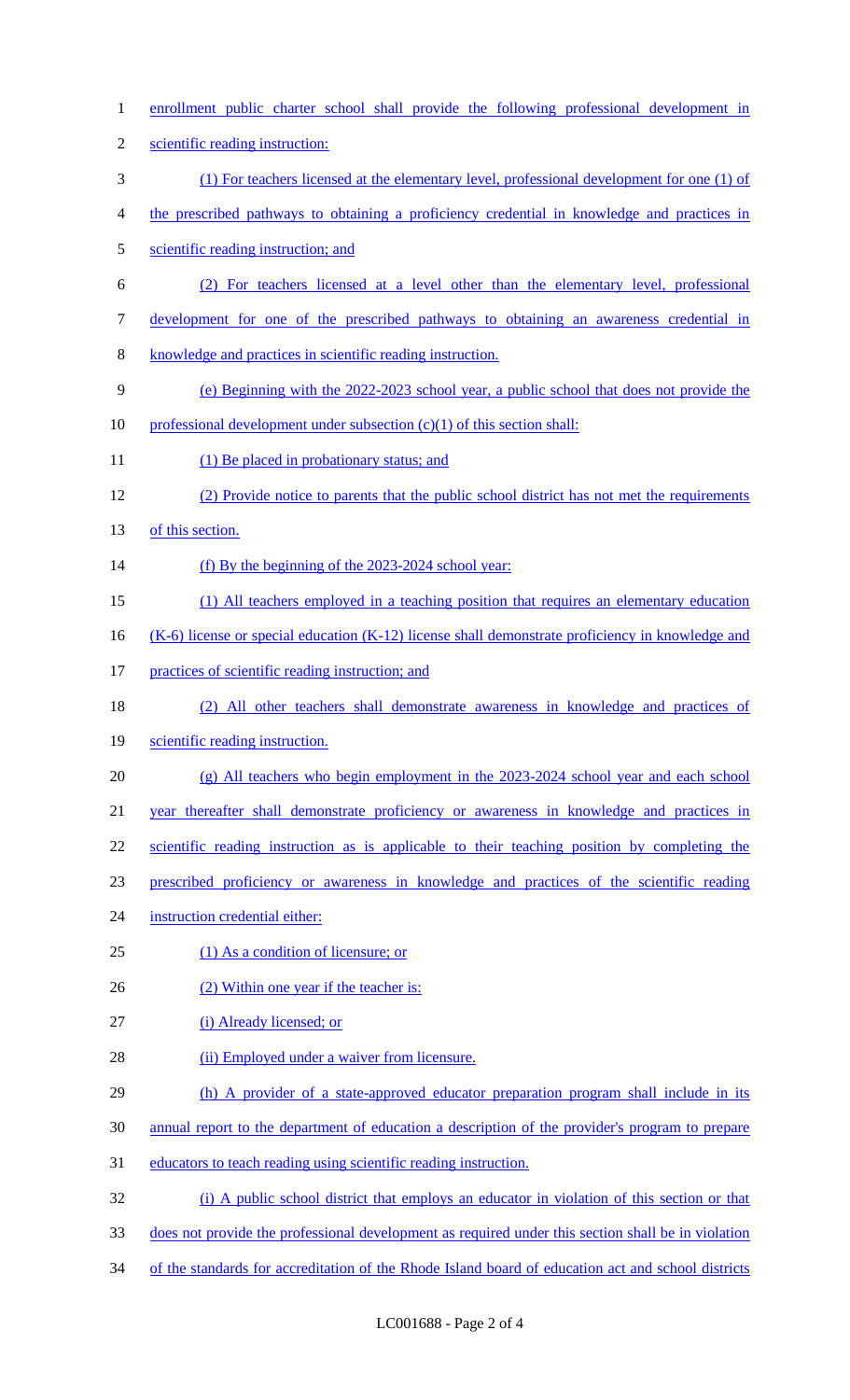- 1 and may be placed in probationary status by the department.
- 2 (j) A public school district placed in probationary status under subsection  $(f)(1)(A)$  of this
- 3 section, shall send written notification to the parents of the students in the public school district of
- 4 the reason for being placed in probationary status.
- 5 (k) A provider of a state-approved educator preparation program that does not comply
- 6 with the requirements of this section may be subject to penalties up to and including having the
- 7 provider's approval status revoked.
- 8 (l) The department of elementary and secondary education is vested with the authority to
- 9 and shall enforce this section.
- 10 (m) The department of elementary and secondary education shall promulgate rules to
- 11 implement this section.
- 12 SECTION 2. This act shall take effect on September 1, 2020.

======== LC001688 ========